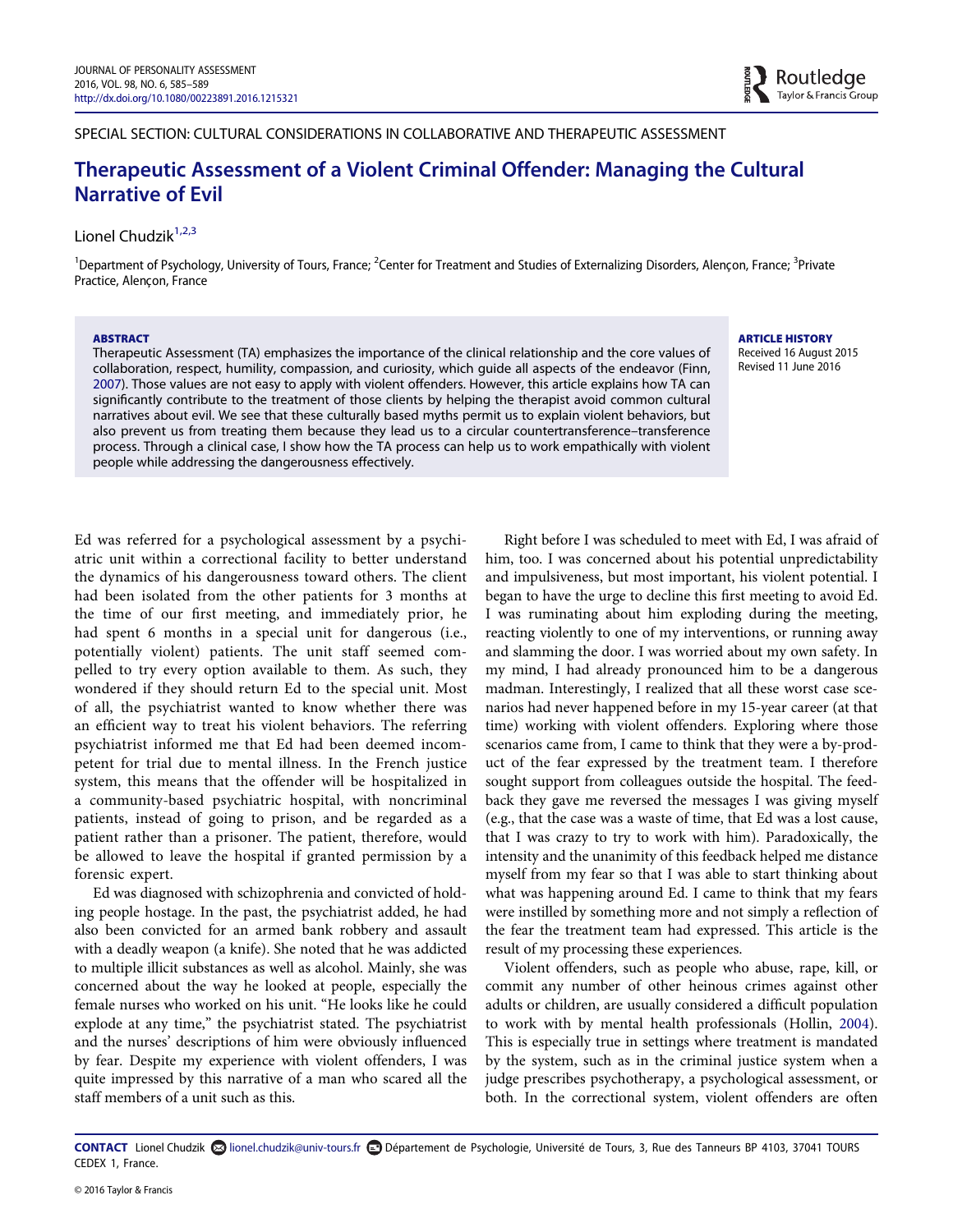described by clinicians as passive, disengaged, lacking personal motivation, and even oppositional and unable to get deeply involved in psychotherapy. This stereotypic, experience-derived description of violent offenders is very common and generally agreed on by clinicians, despite the fact that research has repeatedly shown significant heterogeneity among this population in terms of engagement, motivation, and willingness to partake in psychological services (e.g., Megargee, [2006](#page-4-2)).

Chudzik and Aschieri ([2013\)](#page-4-3) conceptualized professionals' reactions as a product of the justice system. Chudzik and Aschieri proposed a tridimensional model to explain that the therapist, in mandatory treatment, is asked to intervene in a system created, in a sense, by three elements: the victim, the offender, and society and the justice system. In this system, the clinician runs the risk of identifying with one of these elements and in turn losing sight of his or her own role. Mental health professionals are challenged to consider their reactions and judgments by remembering that what they observe in those clients is embedded within, and likely in large part, a product of the criminal justice setting where they are mandated to treatment, rather than attributing reluctance, passivity, and so on, to the client's personality. In this article, I consider the way Therapeutic Assessment (TA; Finn, [2007\)](#page-4-0) can help mental health professionals, particularly assessors, navigate this complex population and setting.

## Core values of TA and the cultural view of evil

TA is a brief semistructured therapy grounded in the process of psychological assessment that aims to help clients change their core narratives about themselves and their environment (Finn, [2007\)](#page-4-0). TA emphasizes the importance of the clinical relationship, and the core values of collaboration, respect, humility, compassion, and curiosity guide all aspects of the endeavor (Finn, [2015\)](#page-4-4). Tests are used in this model both as sources of nomothetic data and as "empathy magnifiers" (Finn & Tonsager, [2002\)](#page-4-5). The core values of TA are not easily applied with clients like child sex offenders, attempted murderers, rapists, and sociopaths (Chudzik, [2015\)](#page-4-6). Being "in our client's shoes" with this population requires assessors to acknowledge some part in ourselves against which we are very defended, both as a person and as a member of a larger culture.

The reluctance of professionals in treating and assessing mandatory clients aligns well with what Baumeister [\(1999\)](#page-4-7) called the myth of pure evil. The myth describes perpetrators as "wicked, malicious, sadistic perpetrators inflicting senseless harm on innocent, well-meaning victims" (Baumeister, [1999,](#page-4-7) p. 17). He added, "people are strongly attached to these particular ways of thinking about evil, and news stories or victim accounts about violence are often chosen, distorted, and adapted to correspond more closely to this myth" (Baumeister, [1999](#page-4-7), p. 18).

In fact, there is a long tradition of social scientists attempting to explain the origins of this powerful myth. Philosophers like Foucault ([1975/2012](#page-4-8), [1972/2013\)](#page-4-9), Girard (1982[/1989\)](#page-4-10), and Mattéi [\(1999](#page-4-11)); sociologists like Elias [\(1939/2000\)](#page-4-12) and Goffman [\(1961](#page-4-13), [1963\)](#page-4-14); and many others describe how civilization needs to believe that it does not have an inhumane or barbaric side, leading members of the mainstream to constantly project unacceptable feelings onto those they deem "barbarian," who are

always "other" people who need to be rejected and fought. This can lead to a process of dehumanization and invalidation of criminal offenders by a process that Bandura ([1999\)](#page-4-15) called moral disengagement.

#### Clinical implications and the utility of TA

Our first reflex as human beings when we hear about a sex crime against a child, a violent murder, or marital violence, is typically disgust. Offenders know this by their experiences of humiliation, rejection, and misunderstanding, and they are constantly testing societies' ability to consider them as human. When a mental health professional first meets an offender, a complicated dance of nonverbal steps intended to test the possibility of an interpersonal relationship involving the offender ensues. The culture in which we live predisposes us to fail these tests. We have an overwhelming and instinctive difficulty coping with people who have committed these kinds of acts against others. This is not necessarily a bad thing. As psychologists, we are embedded in a society with beliefs and constructions that are not easily evaded. However, our culturally determined, instinctive reaction can prevent us from helping and understanding people by rendering a therapeutic alliance nearly impossible.

Consider, too, that humans experience affect before being consciously aware of the accompanying feeling(s). Schore [\(1994\)](#page-4-16) described this as the right-brain-to-right-brain connection, meaning that although we primarily interact through language, above all we do so through our inner affective states. For example, clients sense the inner state of the psychologist and adapt themselves accordingly. This is the intersubjective aspect of psychotherapy. Intellectually, we might consider that offenders are as human as we, but it is something else entirely to believe this deeply and wholly and to act accordingly. What do we experience when, as part of our job duties, we meet a man who has tortured another man all night with various "techniques" and has left him alive in a cave to die alone some hours later? What if tomorrow we meet one of the leading organizers of a terrorist attack, such as the London subway or World Trade Center bombings? What if we have to meet with a priest who abused six boys? Could we say to ourselves, "We are all much more simply human than otherwise," as Sullivan [\(1954\)](#page-4-17) suggested? Could we imagine that we have something in common with him, and probably even more than we expected?

This internal, culturally determined reaction leads to a specific type of countertransference even before actually meeting the client. This is the first step of a pathogenic, circular countertransference–transference process. The second step occurs when the client experiences the first right-brain-to-right-brain connection. This connection becomes dangerous for the client and the psychologist because the client is either going to (a) fight (e.g., be noncompliant, or oppositional), (b) have a flight reaction (e.g., avoid you or the topic), or (c) freeze (e.g., experience memory problems, become superficially and exaggeratedly compliant). The third step is the psychologist's reaction to the client's course of action. Many of the client's actions will confirm our culturally determined beliefs that dictate how we react: "He is so aggressive"; "he is avoiding the topic"; "he is trying to manipulate me"; "he is in denial"; and so on. In other words, he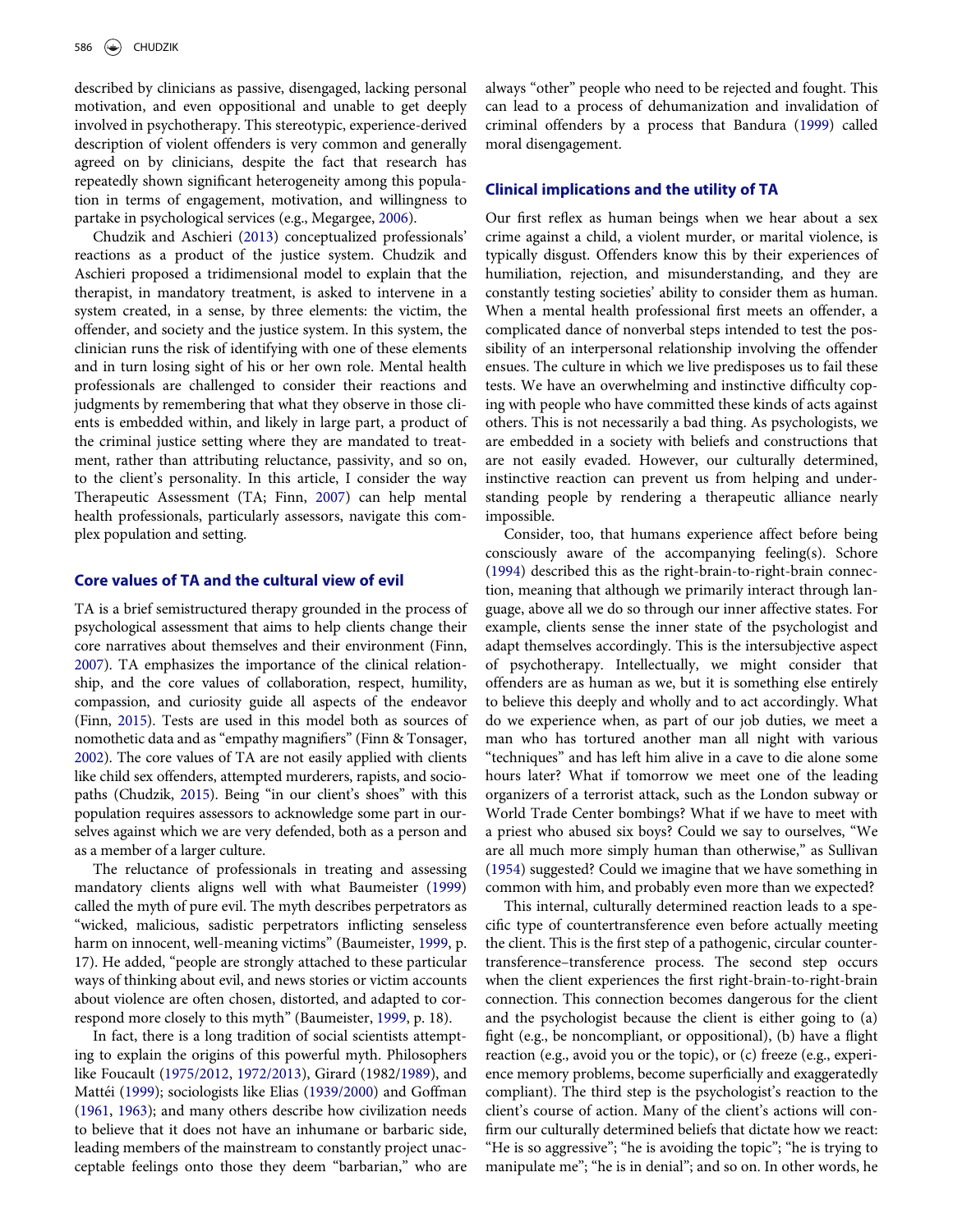is trying to hide his true nature and his real personality. When this happens, we usually become more structured and assertive. This reaction in the psychological sequence triggers further second-step processes, which lead to more third-step processes, and so on. In this way, we maintain our client in an incomprehensible place of pure cultural evil, whereas we, the professionals, feel safe because we are not like "that."

This is precisely the interpersonal dynamic that the TA model can counteract. Aschieri [\(2012\)](#page-4-18) recently explained that TA works as an epistemological triangle; that is, a triangle of narratives. Aschieri suggested that, during a psychological assessment, three narratives are created: a narrative with personal meaning (from the client), a narrative written by four hands, (in other words, created by the interaction between the clinician and the client), and a narrative written with numbers (from test results). The stories we are used to hearing are those shared by the client (e.g., about his or her past life, life events) and those written by the clinician (e.g., from his or her countertransference, theoretical perspective, scientific literature). TA allows us to give a voice also to the important narrative written by our test results. In other words, psychological test results can lead to a perspective we have not accepted before and can provide us a way out of the countertransference–transference process. We have a tendency to build culturally based narratives before our interpersonal relationship with the client has time to blossom. Test results are not free of cultural influences, but by this comparison to the norms, test results place our clients into the group of human beings from their own culture and underline what they have in common and in what they differ. The TA process facilitates the development of a new story that affords the opportunity to view our clients differently. As Finn ([2007\)](#page-4-0) stated, we can view our clients in a more compassionate and accurate way.

#### Case example: Approaching evil

During my first meeting with Ed, we talked about his past and his diagnosis. He told me that 3 months prior to the hostage situation for which he was currently incarcerated, he began to isolate himself in his apartment. Once a day, his mother would come to put food on his table. She would leave without saying anything, sometimes without even seeing him. He used to wander the streets alone at night, hiding his face in a hoodie. Sometimes, he visited the cemetery at night. We talked about these behaviors extensively and right before we ended our conversation, he told me, looking at the floor, that the reason he went to the cemetery was because his grandmother was buried there. He explained that this grandmother was the only person who took care of him during his childhood, adding that she was the most important person in the world to him. By the end of this meeting, we agreed to do a TA. He developed these assessment questions to guide us:

- 1. How can I understand my sadistic part? Why do I think about hurting people like that?
- 2. Why am I so fascinated by death?
- 3. Why have I taken so many drugs and drunk so much alcohol in my life?

To answer these questions, I selected the Psychopathy Checklist–Revised (PCL–R; Hare, [2003\)](#page-4-19), the Minnesota Multiphasic Personality Inventory–2 (MMPI–2; Butcher et al., [2001](#page-4-20)), and the Rorschach Inkblot Test (Exner, [2002\)](#page-4-21).

As the assessment progressed, it became clear to me that Ed was more complex and less unpredictable than my fear initially led me to believe. His PCL–R total score was 16, with 10 points on Factor 2. Although the PCL–R is a dimensional test, a total score of 30 is commonly considered an indicator of psychopathy. Ed's high score on Factor 2 was consistent with the antisocial aspects of his past behaviors.

The MMPI–2 was an unguarded protocol ( $L = 41$ ,  $F = 80$ ,  $K = 40$ ) and clinical scales confirmed the primary opinion others held about him. According to Graham ([2011\)](#page-4-22), Ed's scores displayed a well-defined 6–9/9–6 code type. Graham described clients with this code type as dependent with strong needs for affection. They are also easily vulnerable to real or imagined threats, they withdraw into fantasy, and have difficulties expressing emotions in an adaptive way. Patients with a 6–9/9–6 code type experience intense vulnerability and possess a good deal of anger and hostility. They look for approval and affection, but find it intensely difficult to accept or experience intimacy. Other scales indicated intense, but inefficient thought process ( $OBS = 77$ ), and sometimes bizarre cognitive activities ( $BIZ = 68$ ). Ed reported that his relationships were not problematic ( $Si = 40$ ,  $SOD = 41$ ) but at the same time they were very insecure and marked by projections (Pa  $= 75$ , with Pa1 = 70; ANG = 73).

The Rorschach, however, told a different story. Ed provided 20 responses and had a Lambda of 1.0, suggesting a concrete view of the world with little contact with his inner world. He lacked interpersonal skills (CDI  $=$  4), was socially isolated and lonely  $(H = 1)$ , experienced many painful feelings, and had a poor self-representation (SumC' = 4, MOR = 3). Interestingly, his accuracy of thinking shows some flaws  $(X-% = 45, XA% =$ 50, WDA%  $=$  59), especially in the area of relationships and emotions  $(M - = 1, S - = 2)$ , but his protocol contained no severe cognitive distortions (Sum $6 = 0$ , WSum $6 = 0$ ).

After the Rorschach, we did an extended inquiry concerning a response from Card X: a demonic face, with bloodshot eyes. I asked him what this face could say if it could talk. He said that the demonic face will say to take care of him. During our discussion about this, he said that he always felt profoundly alone his whole life. His father was absent and cold, and his mother was easily overwhelmed and perpetually misattuned. He would stay in his bedroom, which his father called his "burrow." He liked alone time outside, which he used to shoot cats around the nearby farms. In adolescence, he said he started to feel like a sheep following the flock, empty and lonely. He used drugs and started to isolate himself more and more. Several suicide attempts led him to the hospital. He saw the devil during periods of delusion, and one time he gave the devil his soul. After that, each time he isolated himself, he was scared of the hallucinations of the devil.

After standardized testing was completed, I designed an assessment intervention session (Finn, [2007](#page-4-0)) to help both Ed and I understand the links between loneliness and violence, and between violence and despair, by helping Ed become particularly aware of his loneliness and painful feelings. For that I used some cards from the Thematic Apperception Test (Murray, [1943\)](#page-4-23) that pulled for themes of loneliness (e.g., Card 13B,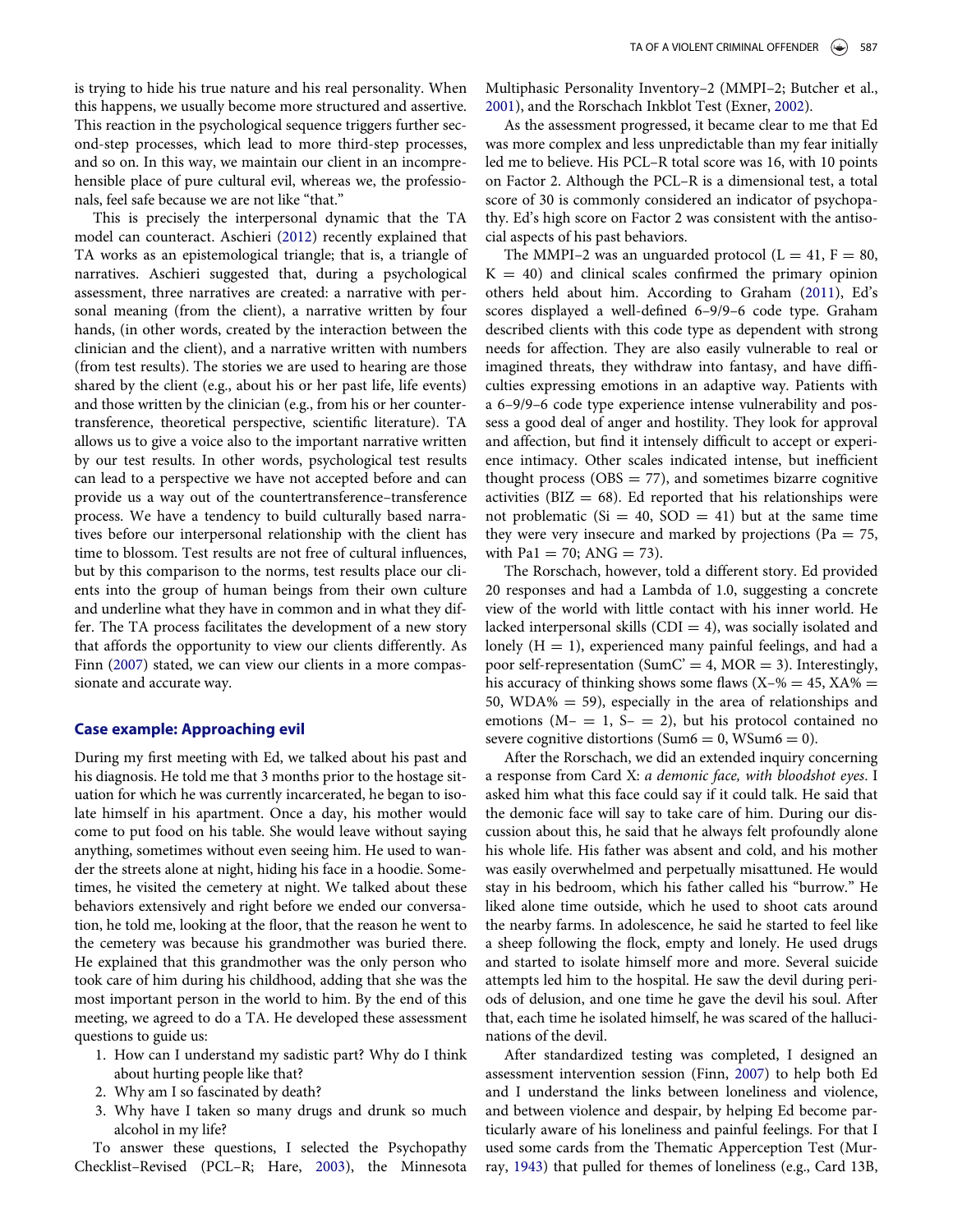the little boy sitting in the doorway). His stories each contained these themes but each story he told had a manic happy ending or a dramatic suicide. After the last one, we talked about his loneliness directly. Through our discussion, we figured out how loneliness can trigger and increase even greater and deeper loneliness. For example, before he held the hostages, he began giving up his normal activities and stayed at his apartment all day long. He started to get anxious about his hallucinations and about the outside world, so he closed the blinds during the day. He isolated himself more and more, being scared all the time. We figured out how extreme loneliness could lead to hallucinations and delusions. He said that it became unbearable, and that there is a peak in loneliness when something has to happen. For Ed, he wanted to escape his loneliness when he took the hostage. His first plan was to steal a car, but he realized that he had no license to drive it. He then entered the first house he found and took a hostage who could drive him around. They drove across the country, to the middle of France, and they talked. When the driver finally abandoned the car, Ed found another house and another person to talk with. When the police arrived, he was arrested without resisting.

The most remarkable part of Ed's story was the bank robbery. It also happened after a long period of loneliness when, at the peak of it, he decided to commit suicide. After stealing his uncle's rifle, he put the rifle in his mouth and sat there for a long time, he said, without having the courage to pull the trigger. He then drove his car a long distance until he reached a small village. When he arrived, a man was opening a bank. He thought this was an easy way to commit "suicide by cop," as he had seen on a television show. He robbed the bank and waited in front of it for several minutes, but the police never came.

During the summary discussion session, we came back to the question of his sadism. We agreed that he has the potential to be dangerous and can enjoy it, but that this state was relatively rare and occurred after long periods of extreme loneliness. We talked about his second question, concerning his fascination with death. He did not remember this question, and I made the suggestion that, as he had reported during the Rorschach, he is fascinated by the devil theme and, independently, he has attempted to kill himself several times in the past. He said this was his "dark part" that was fed by loneliness. We then agreed that alcohol and drugs were used as an antidepressant and that getting high was an attempt to regulate his cognitive and emotional disorganization and potentially escape the extreme loneliness. At the end of the session, we agreed that when these moments come, he and the staff of his psychiatric unit will have to consider finding a solution in which he will not remain alone and isolated.

Several parts of the TA model helped me connect to Ed and allowed him to explore himself as he did. The core values of TA, specifically collaboration and curiosity, allowed me to abandon the collective representation of him as a dangerous madman. For example, the process of gathering assessment questions pushed me to be curious about him. This curiosity led us to explore his loneliness and his connection to his deceased grandmother he visited at the cemetery. To conduct this session, and the TA process as a whole, building a secure attachment with the client was a necessity. It also helped me to stay out of the pathogenic circular countertransference–

transference process mentioned previously. Moreover, first gathering information around his questions allowed me to have a different image of this man as he shared his experiences and emotional life in a way that exposed his vulnerability to loneliness—a very humanizing experience. The assessment itself, and the extended inquiries and the assessment intervention session in particular, were very important in understanding the depth of the test results. Those sessions were a genuine collaborative exploration of his personality that allowed us to explore his dangerousness, and avoid generalization and minimization. At the end of this process, we were able to address his violence in a more realistic and effective way. This topic, linked to the loneliness and to his first question, became the core of our work. Since the completion of the TA (in 2012) Ed has not acted violently while in the psychiatric unit and has never been caught under the influence of drugs or alcohol.

#### Concluding thoughts

In working with Ed, the TA process helped me to integrate the three narratives of Aschieri's ([2012](#page-4-18)) epistemological triangle: (a) his story, which was incomplete, influenced by the justice system, and the preceding 9 months of isolation; (b) the story written with numbers from the formal test results; and (c) my story that, at least initially, was heavily influenced by beliefs and reactions embedded in Western culture about the nature of evil and the people that perpetrate evil deeds. As I consulted with other professionals on the case, I realized that this third narrative was not unique to me—everyone shared the myth of pure evil. Once again, I do not believe we can say that it is an inherently bad or inherently good thing to have this view. It just is. It is embedded in the fabric of our society and culture. Despite its seeming omnipresence, we as psychologists need to be aware of how our view is shaped by the myth of pure evil, and many other myths, as they can interfere with connecting with our clients on a level that will lead to understanding and potential change.

The TA process helped me realize the biases I held before I first met with Ed. It did not mean that he was not dangerous. To the contrary, his history showed that he could be very dangerous under certain circumstances. My work with him using the TA model and therapeutic processes, though, helped me to understand how his dangerousness was inextricably linked to loneliness. Sullivan ([1954](#page-4-17)) said that loneliness is one of the most painful experiences humans can have. Loneliness means a lack of intimacy, a lack of feeling understood, or the failure to achieve an intimate relationship (Evans, [1996](#page-4-24)). Considering this, alongside the test results indicating concerns about personality disorganization and antisocial tendencies, perhaps we could imagine how painful it would be to be Ed and how it could lead him to these extreme attempts to relieve his sense of dire aloneness in the world. With this understanding, Ed might be able to leave the incomprehensible place in which our culture has isolated him. At the end of the TA, Ed's narrative had changed. He agreed that he had been dangerous, that he enjoyed it, and that he could be dangerous again in the future given the right (or wrong) circumstances. He also came to understand that most of the time he was not violent; the violence happened at very specific times in his life; that is, always after a long period of loneliness, which